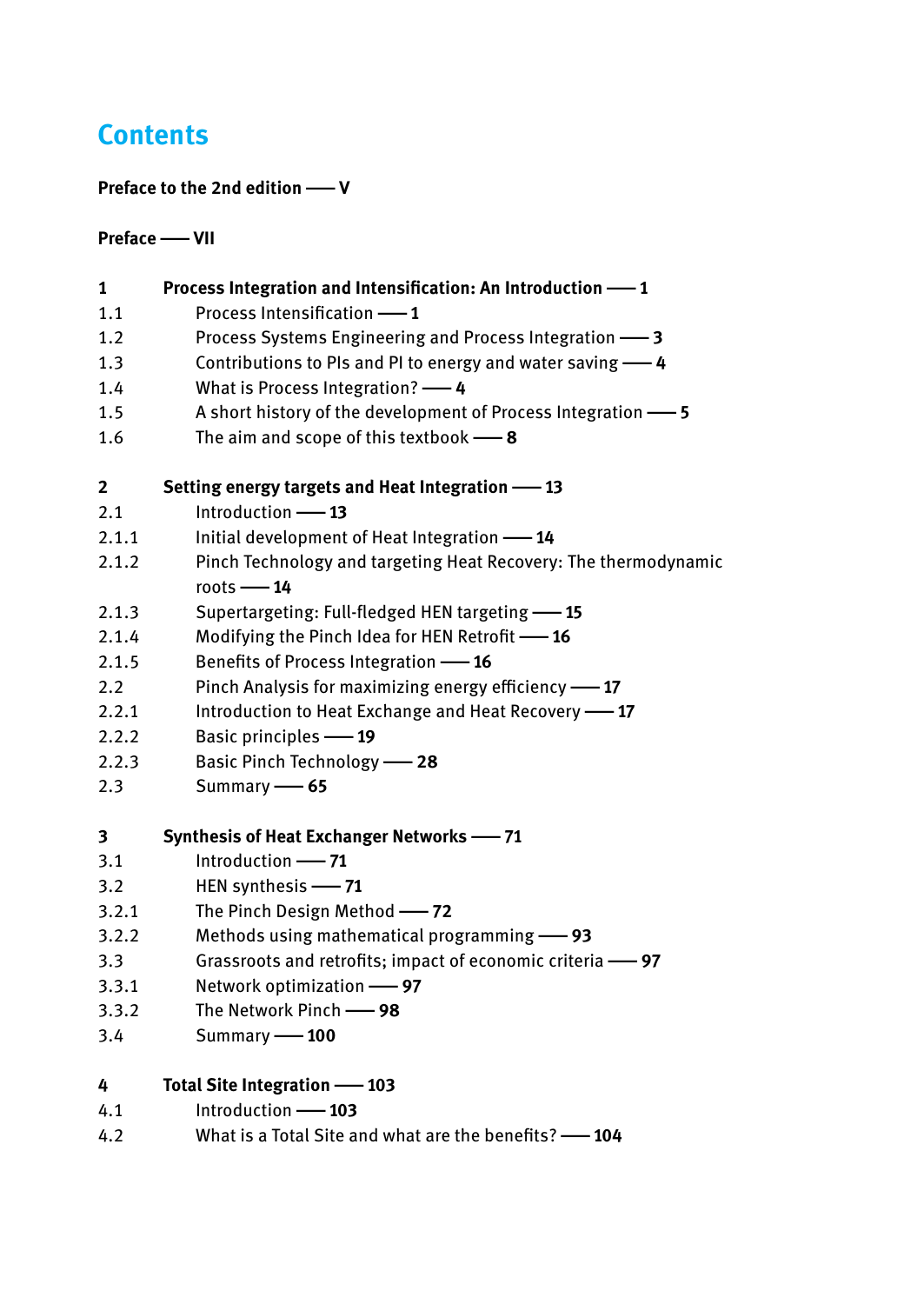| 4.2.1 | Total Site definition -105                                                     |
|-------|--------------------------------------------------------------------------------|
| 4.2.2 | Total Site Analysis interfaces -106                                            |
| 4.3   | HI extension for Total Sites: Data extraction for Total Sites -- 107           |
| 4.3.1 | The algorithm - 107                                                            |
| 4.3.2 | Step-by-step guide -107                                                        |
| 4.3.3 | Working session -113                                                           |
| 4.4   | Total Site Profiles and Total Site Composite Curves -116                       |
| 4.5   | Site Utility Grand Composite Curve (SUGCC) -123                                |
| 4.6   | Modeling of Utility Systems -124                                               |
| 4.6.1 | A flexible steam turbine model for cogeneration evaluation -124                |
| 4.6.2 | Utility network modelling: Simulation and optimization -130                    |
| 4.6.3 | Utility system: An illustrative example -132                                   |
| 4.7   | Targeting of Combined Heat and Power generation (CHP, Cogeneration)            |
|       | during process design -135                                                     |
| 4.7.1 | Targeting CHP using the SUGCC -135                                             |
| 4.7.2 | Choice of optimal steam pressure levels -137                                   |
| 4.8   | Advanced Total Site developments -139                                          |
| 4.8.1 | Introduction of process-specific minimum allowed temperature                   |
|       | differences -139                                                               |
| 4.8.2 | Retrofit of industrial energy systems at the site level -140                   |
| 4.8.3 | Numerical tools for Total Site Heat Integration -141                           |
| 4.8.4 | Power Integration -147                                                         |
| 4.8.5 | Targeting for Low $CO2$ Emissions with $CO2$ Emission Pinch                    |
|       | Analysis -159                                                                  |
| 4.9   | Summary -166                                                                   |
| 5     | An Integrated Pinch Analysis Framework for Low CO <sub>2</sub> Industrial Site |
|       | Planning -171                                                                  |
| 5.1   | Introduction - 171                                                             |
| 5.2   | Framework for Low CO <sub>2</sub> Emissions Industrial Site Planning -- 171    |
| 5.3   | Case Study -174                                                                |
| 5.3.1 | Stage 1: Baseline study - 175                                                  |
| 5.3.2 | Stage 2: Targeting for Total Site Heat Recovery with cogeneration using        |
|       | TSHI (Tool 1) -177                                                             |
| 5.3.3 | Stage 3: Targeting for hybrid power system integrating RE resources            |
|       | with PoPA (Tool 2) -179                                                        |
| 5.3.4 | Stage 4: Targeting for low $CO2$ emission with CEPA (Tool 3) $-$ 181           |
| 5.3.5 | Summarized network diagram -186                                                |
| 5.4   | Conclusion -186                                                                |
| 6     | <b>Introduction to Water Pinch Analysis -191</b>                               |
| 6.1   | Water management and minimization -191                                         |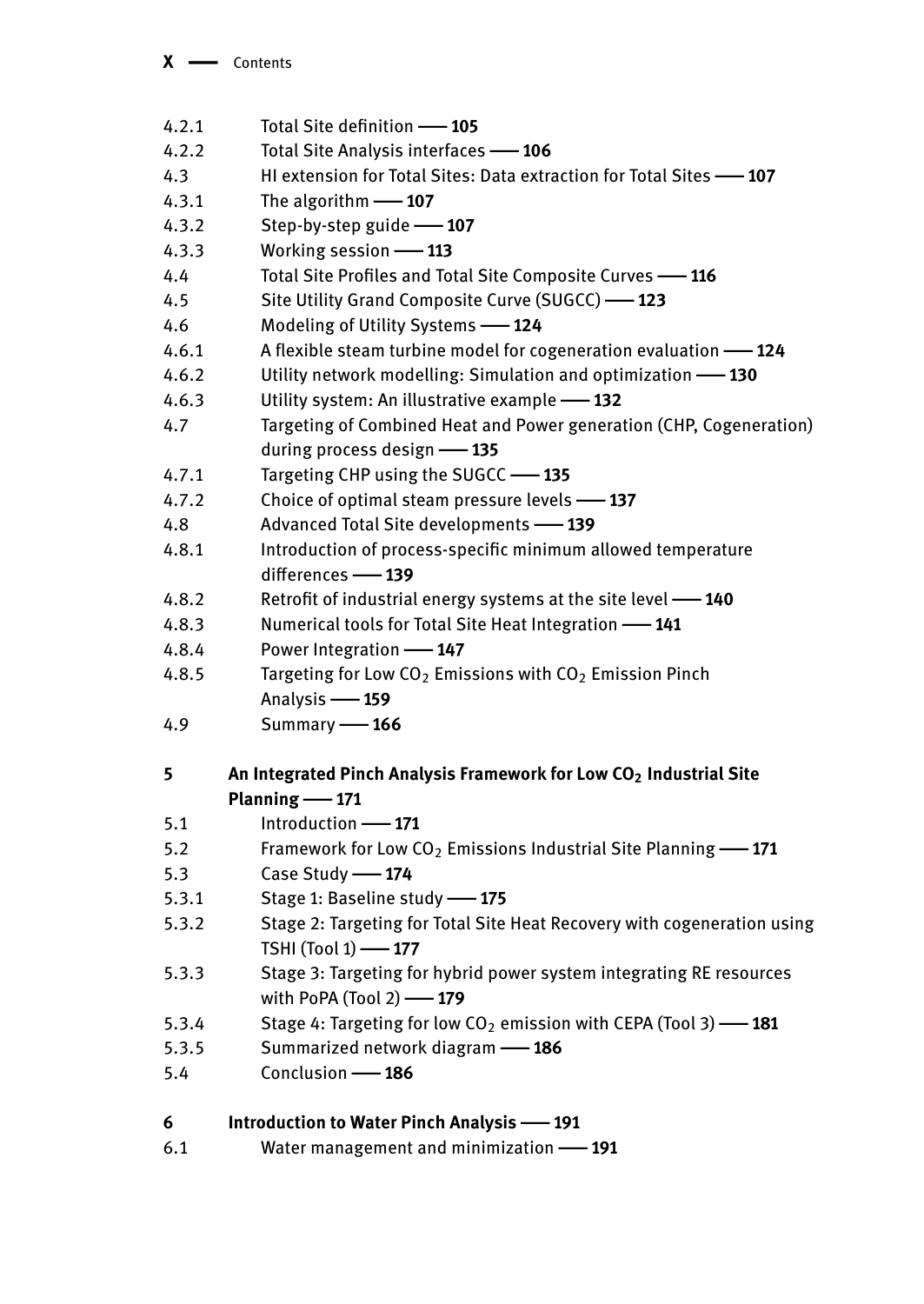- 6.2 History and definition of Water Pinch Analysis|**192**
- 6.3 Applications of Water Pinch Analysis|**193**
- 6.4 Water Pinch Analysis steps|**194**
- 6.5 Analysis of water networks and data extraction|**195**
- 6.5.1 Analysis of water networks|**195**
- 6.5.2 Data extraction|**197**
- 6.5.3 Example|**198**

#### **7 Setting the maximum water recovery targets**|**205**

- 7.1 Introduction **205**
- 7.2 Maximum water recovery target for single pure freshwater|**209**
- 7.2.1 Water Cascade Analysis technique|**209**
- 7.2.2 Source/Sink Composite Curves (SSCC)|**212**
- 7.2.3 Significance of the Pinch region|**213**
- 7.3 Maximum water recovery target for a single impure freshwater source|**214**
- 7.3.1 Pinched problems|**214**
- 7.3.2 Threshold problems|**221**
- 7.4 Maximum water recovery targets for multiple freshwater sources|**221**
- 7.5 Working session 225
- 7.6 Solution|**225**

### **8 Water network design/retrofit**|**231**

- 8.1 Introduction **231**
- 8.2 Source/Sink Mapping Diagram (SSMD)|**231**
- 8.3 Source and Sink Allocation Curves (SSAC)|**233**
- 8.3.1 Example of network design using SSCC for utility purity superior to all other streams|**236**
- 8.3.2 Freshwater purity not superior to all other streams|**240**
- 8.3.3 Simplification of a water network or constructing other network possibilities|**244**
- 8.4 Working session 247
- 8.5 Solution|**247**
- 8.6 Optimal Water© software|**249**

**9 Design of Cost-Effective Minimum Water Network (CEMWN)**|**253**

- 9.1 Introduction|**253**
- 9.2 Water Management Hierarchy|**253**
- 9.3 Cost-Effective Minimum Water Network (CEMWN)|**255**
- 9.4 Industrial case study a semiconductor plant|**265**
- 9.4.1 Using CEMWN targets as reference benchmarks|**279**